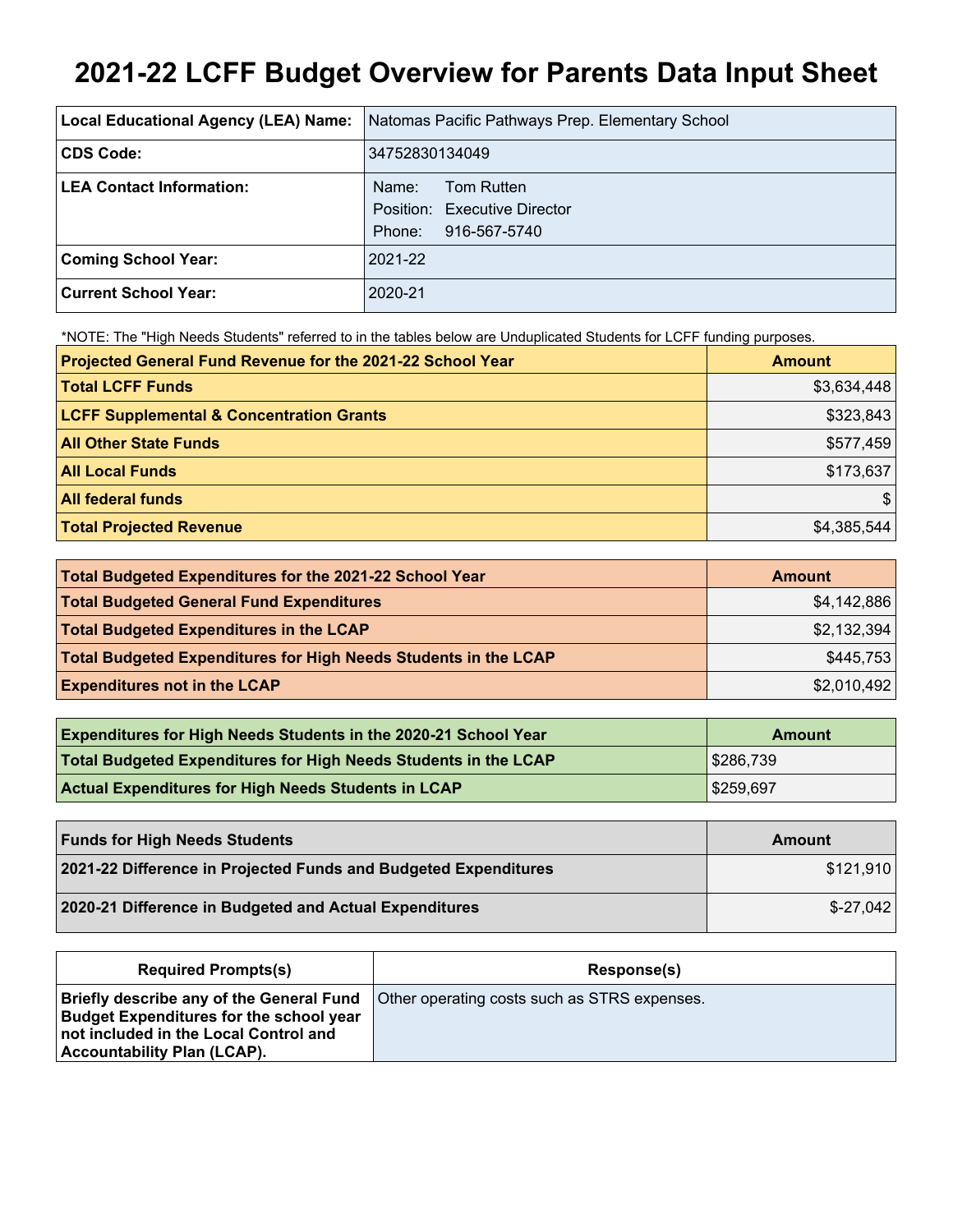## **LCFF Budget Overview for Parents**

Local Educational Agency (LEA) Name: Natomas Pacific Pathways Prep. Elementary School CDS Code: 34752830134049 School Year: 2021-22 LEA contact information: Tom Rutten Executive Director 916-567-5740

School districts receive funding from different sources: state funds under the Local Control Funding Formula (LCFF), other state funds, local funds, and federal funds. LCFF funds include a base level of funding for all LEAs and extra funding - called "supplemental and concentration" grants - to LEAs based on the enrollment of high needs students (foster youth, English learners, and low-income students).



This chart shows the total general purpose revenue Natomas Pacific Pathways Prep. Elementary School expects to receive in the coming year from all sources.

The total revenue projected for Natomas Pacific Pathways Prep. Elementary School is \$4,385,544, of which \$3,634,448 is Local Control Funding Formula (LCFF), \$577,459 is other state funds, \$173,637 is local funds, and \$ is federal funds. Of the \$3,634,448 in LCFF Funds, \$323,843 is generated based on the enrollment of high needs students (foster youth, English learner, and low-income students).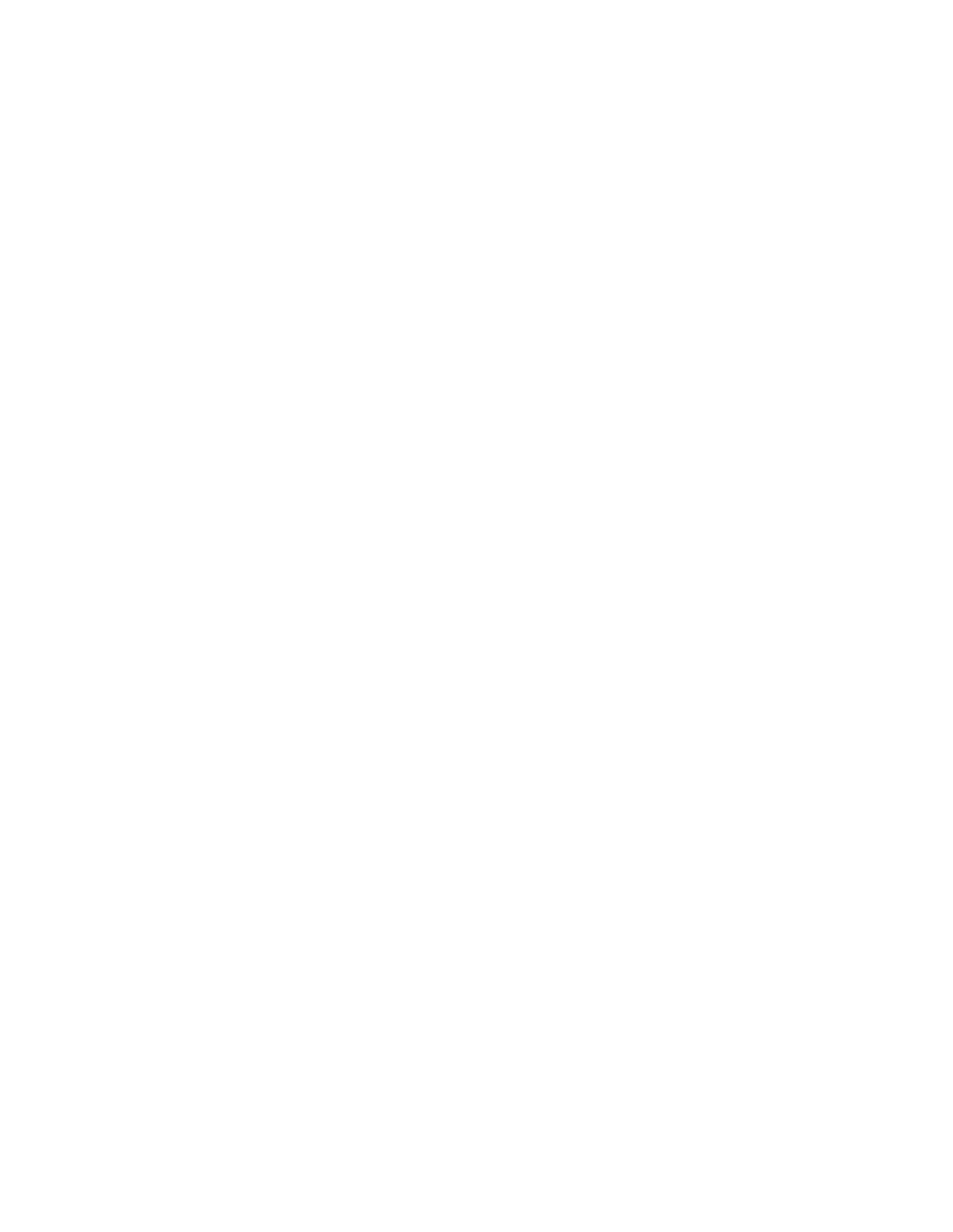### **LCFF Budget Overview for Parents**

The LCFF gives school districts more flexibility in deciding how to use state funds. In exchange, school districts must work with parents, educators, students, and the community to develop a Local Control and Accountability Plan (LCAP) that shows how they will use these funds to serve students.



This chart provides a quick summary of how much Natomas Pacific Pathways Prep. Elementary School plans to spend for 2021-22. It shows how much of the total is tied to planned actions and services in the LCAP.

Natomas Pacific Pathways Prep. Elementary School plans to spend \$4,142,886 for the 2021-22 school year. Of that amount, \$2,132,394 is tied to actions/services in the LCAP and \$2,010,492 is not included in the LCAP. The budgeted expenditures that are not included in the LCAP will be used for the following:

Other operating costs such as STRS expenses.

#### Increased or Improved Services for High Needs Students in the LCAP for the 2021-22 School Year

In 2021-22, Natomas Pacific Pathways Prep. Elementary School is projecting it will receive \$323,843 based on the enrollment of foster youth, English learner, and low-income students. Natomas Pacific Pathways Prep. Elementary School must describe how it intends to increase or improve services for high needs students in the LCAP. Natomas Pacific Pathways Prep. Elementary School plans to spend \$445,753 towards meeting this requirement, as described in the LCAP.